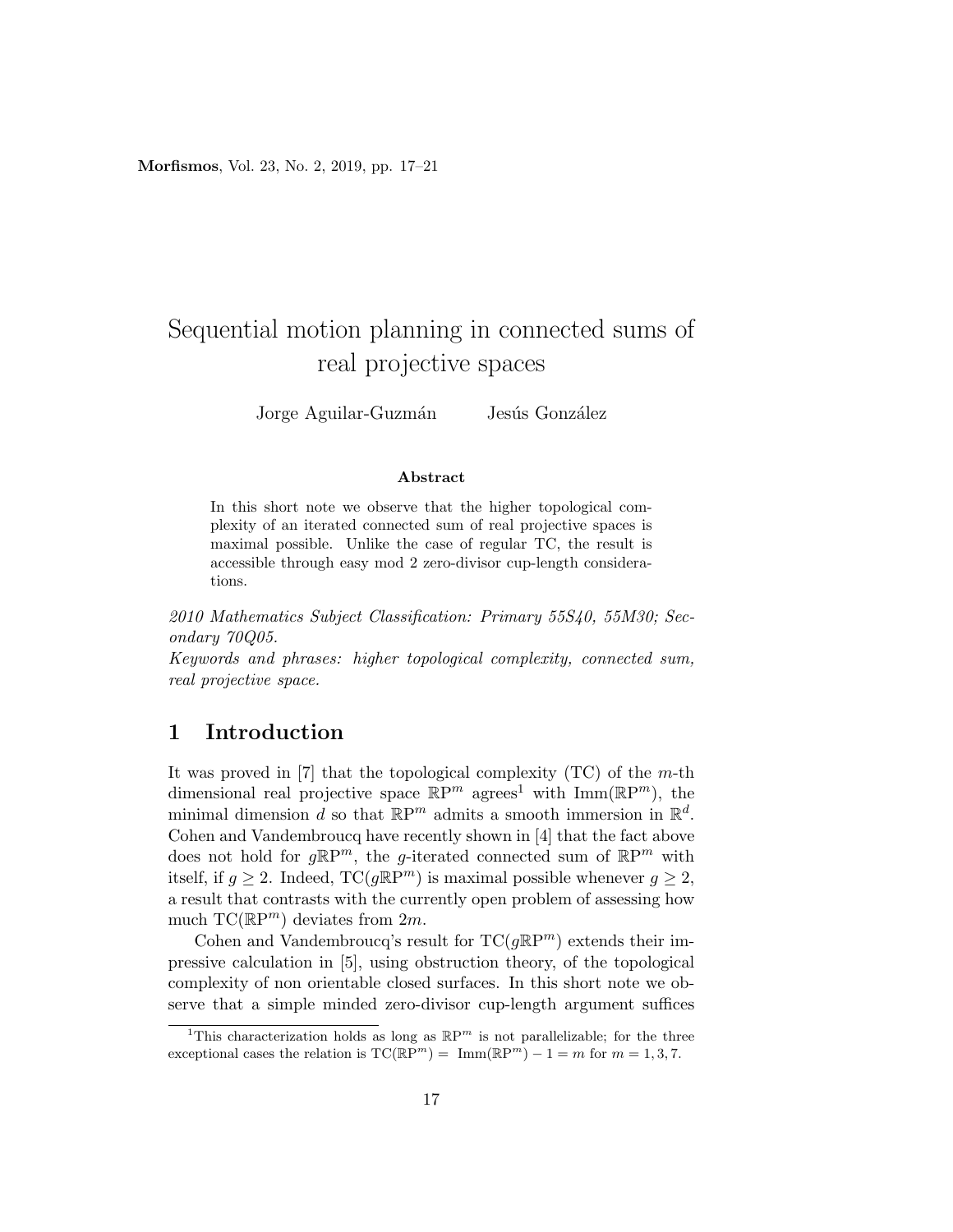to prove the analogous fact for Rudyak's higher topological complexity  $TC_s$ :

**Theorem 1.1.** For  $g, m \ge 2$  and  $s \ge 3$ ,  $TC_s(g\mathbb{R}P^m) = sm$ .

This is the same (but much simplified) phenomenon for  $TC_s(\mathbb{R}P^m)$ studied in [3, 6]. The case  $m = 2$  is essentially contained in [8, Proposition 5.1].

Remark 1.2. Since (higher) topological complexity is a homotopy invariant of spaces, Theorem 1.1 describes the corresponding invariant for any space in the homotopy type class of an iterated connected sum of a real projective space. This covers, for instance, manifolds classified up to homeomorphism in [2] (the case  $q = 2$  in Theorem 1.1).

#### 2 Proof

We assume familiarity with the basic ideas, definitions and results on Rudyak's higher topological complexity, a variant of Farber's original concept (see [1]). In what follows all cohomology groups are taken with mod 2 coefficients.

The first ingredient we need is the well-known description of the cohomology ring of the connected sum  $M \# N$  of two *n*-manifolds M and N: Using the cofiber sequence

$$
S^{n-1} \hookrightarrow M \# N \to M \vee N
$$

one can see that the cohomology ring  $H^*(M \# N)$  is the quotient of  $H^*(M \vee N)$  by the ideal generated by the sum  $[M]^* + [N]^*$  of the duals of the (mod 2) fundamental classes of  $M$  and  $N$ . In particular, for the g-iterated connected sum  $g\mathbb{R}P^m$  of  $\mathbb{R}P^m$  with itself, we have:

**Lemma 2.1.** The cohomology ring of  $g\mathbb{R}P^m$  is generated by 1-dimensional cohomology classes  $x_u$ , for  $1 \le u \le g$ , subject to the three relations:

- $x_u x_v = 0$ , for  $u \neq v$ ;
- $x_u^{m+1} = 0;$
- $x_u^m = x_v^m$ .

The top class in  $H^*(g \mathbb{R}P^m)$  is denoted by t; it is given by any power  $x_u^m$  with  $1 \le u \le g$ .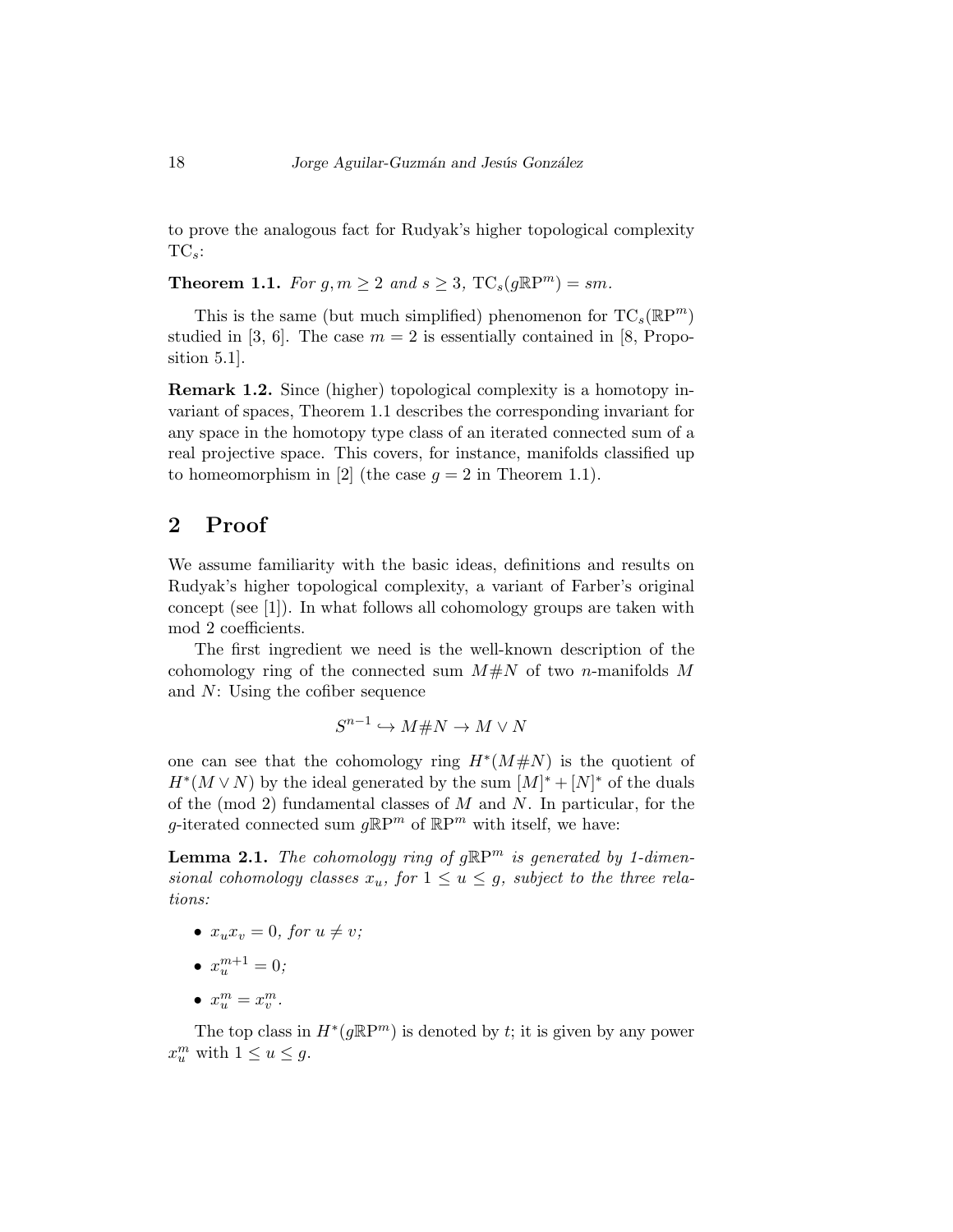Corollary 2.2. The cohomology ring of the s-fold cartesian product of  $g\mathbb{R}\mathrm{P}^m$  with itself is given by

(1) 
$$
H^*(g\mathbb{R}\mathrm{P}^m\times\cdots\times g\mathbb{R}\mathrm{P}^m)\cong \bigotimes_{j=1}^s\left(\mathbb{Z}_2[x_{1,j},\ldots,x_{g,j}]/I_{g,j}\right).
$$

Here  $x_{u,j}$  is the pull back of  $x_u \in H^1(\mathbb{R}P^m)$  under the j-projection map  $(\mathbb{R}P^m)^{\times \tilde{s}} \to \mathbb{R}P^m$ , and  $I_{g,j}$  is the ideal generated by the elements  $x_{u,j}^{m+1}$ ,  $x_{u,j}^m + x_{v,j}^m$  and  $x_{u,j}x_{v,j}$  for  $u \neq v$ .

We let  $t_j \in H^m((\mathbb{R}P^m)^{\times s})$  stand for the image of the top class  $t \in H^m(\mathbb{R}P^m)$  under the j-th projection map  $(\mathbb{R}P^m)^{\times s} \to \mathbb{R}P^m$ . The top class in (1) is then the product  $t_1t_2\cdots t_s$ , which agrees with any product  $x_{u_1,1}^m x_{u_2,2}^m \cdots x_{u_s,s}^m$ .

The second ingredient we need concerns with standard estimates for the higher topological complexity of CW complexes:

**Lemma 2.3** ([1, Theorem 3.9]). For a path connected CW complex  $X$ ,

$$
zcl_s(X) \le TC_s(X) \le s \dim(X),
$$

where  $\text{zcl}_s(X)$  is the maximal length of non-zero cup products of s-th zero divisors, i.e., of elements in the kernel of the s-iterated cup-product map  $H^*(X)^{\otimes s} \to H^*(X).$ 

Note that any element  $x_{r,i}+x_{r,j}$  is a zero-divisor, so that Theorem 1.1 follows from:

Proposition 2.4. The product

 $(x_{1,1}+x_{1,2})^m(x_{1,1}+x_{1,3})^m\cdots(x_{1,1}+x_{1,s})^m(x_{2,1}+x_{2,2})^{m-1}(x_{2,1}+x_{2,3})$ is the top class in  $H^*((g \R P^m)^{\otimes s})$  provided  $g, m \geq 2$  and  $s \geq 3$ .

*Proof.* The case  $s = 3$  follows from a direct calculation:

$$
(x_{1,1} + x_{1,2})^m (x_{1,1} + x_{1,3})^m (x_{2,1} + x_{2,2})^{m-1} (x_{2,1} + x_{2,3})
$$
  
= 
$$
\left(\sum_{i=0}^m x_{1,1}^i x_{1,2}^{m-i}\right) \left(\sum_{i=0}^m x_{1,1}^i x_{1,3}^{m-i}\right) \left(\sum_{i=0}^{m-1} x_{2,1}^i x_{2,2}^{m-i-1}\right) (x_{2,1} + x_{2,3})
$$
  
= 
$$
(x_{1,1}^m + \dots + x_{1,2}^m) x_{1,3}^m (x_{2,1}^{m-1} + \dots + x_{2,2}^{m-1}) (x_{2,1} + x_{2,3})
$$
  
= 
$$
(x_{1,1}^m + \dots + x_{1,2}^m) x_{1,3}^m (x_{2,1}^{m-1} + \dots + x_{2,2}^{m-1}) x_{2,1}
$$
  
= 
$$
x_{1,2}^m x_{1,3}^m (x_{2,1}^{m-1} + \dots + x_{2,2}^{m-1}) x_{2,1}
$$
  
= 
$$
x_{1,2}^m x_{1,3}^m x_{2,1}^{m-1} x_{2,1} = x_{1,2}^m x_{1,3}^m x_{2,1}^m = t_1 t_2 t_3.
$$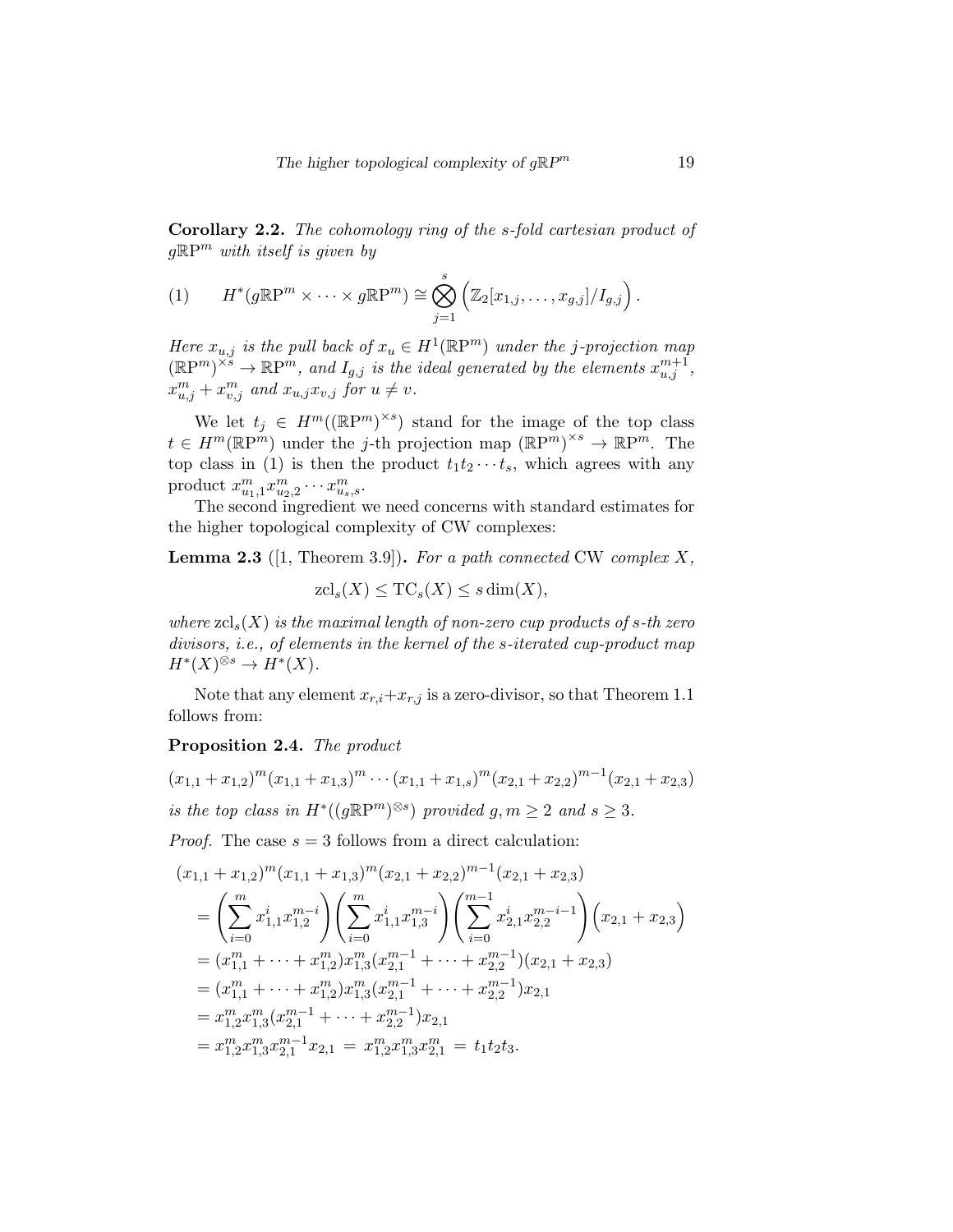Note that the second equality above holds because of the description of the ideal  $I_{q,s}$ : the factor  $t_3$  in the top class  $t_1t_2t_3$  can only arise from the summand  $x_{1,3}^m$  in the second factor of the product on the right of the first equality above. Likewise, the third equality above comes from the relation  $x_{1,3}x_{2,3} = 0$ , the fourth equality above comes from the relation  $x_{1,1}x_{2,1} = 0$ , and the fifth equality above comes from the relation  $x_{1,2}x_{2,2} = 0$ . The general case then follows easily from induction:

$$
(x_{1,1} + x_{1,2})^m (x_{1,1} + x_{1,3})^m \cdots (x_{1,1} + x_{1,s+1})^m (x_{2,1} + x_{2,2})^{m-1} (x_{2,1} + x_{2,3})
$$
  
=  $t_1 \cdots t_s (x_{1,1} + x_{1,s+1})^m = t_1 \cdots t_s x_{1,s+1}^m = t_1 \cdots t_{s+1},$ 

where the next-to-last equality holds because  $x_{1,1}^{m+1} = 0$ .

| Jorge Aguilar-Guzmán         | Jesús González               |
|------------------------------|------------------------------|
| Departamento de Matemáticas, | Departamento de Matemáticas, |
| Cinvestav del I.P.N.         | Cinvestav del I.P.N.         |
| Av. I.P.N. $\#$ 2508,        | Av. I.P.N. $\#$ 2508,        |
| México City 07000, México,   | México City 07000, México,   |
| jaguzman@math.cinvestav.mx   | jesus@math.cinvestav.mx      |

 $\Box$ 

## References

- [1] Ibai Basabe, Jesús González, Yuli B. Rudyak, and Dai Tamaki. Higher topological complexity and its symmetrization. Algebr. Geom. Topol., 14(4):2103–2124, 2014.
- [2] Jeremy Brookman, James F. Davis, and Qayum Khan. Manifolds homotopy equivalent to  $P^n \# P^n$ . Math. Ann., 338(4):947-962, 2007.
- [3] Natalia Cadavid-Aguilar, Jesús González, Darwin Gutiérrez, Aldo Guzmán-Sáenz, and Adriana Lara. Sequential motion planning algorithms in real projective spaces: an approach to their immersion dimension. Forum Math., 30(2):397–417, 2018.
- [4] Daniel C. Cohen and Lucile Vandembroucq. Motion planning in connected sums of real projective spaces. arXiv:1807.09947 [math.AT].
- [5] Daniel C. Cohen and Lucile Vandembroucq. Topological complexity of the Klein bottle. Journal of Applied and Computational Topology, 1(2):199–213, 2017.